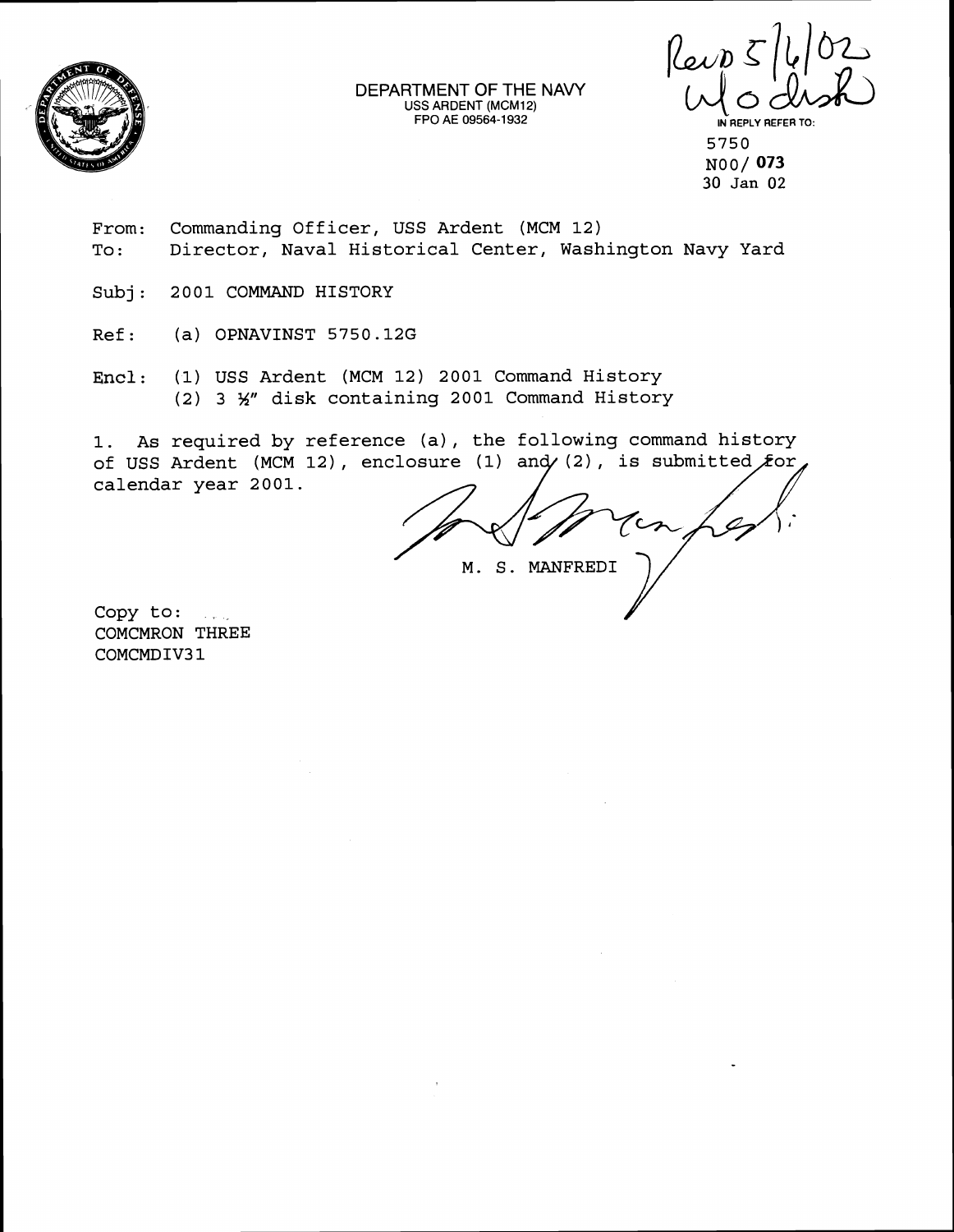# COMMAND HISTORY

# TABLE OF CONTENTS

- Section One: Command Composition and Organization
- Section Two: Chronology 2001

Section Three: Narrative USS Ardent (MCM 12)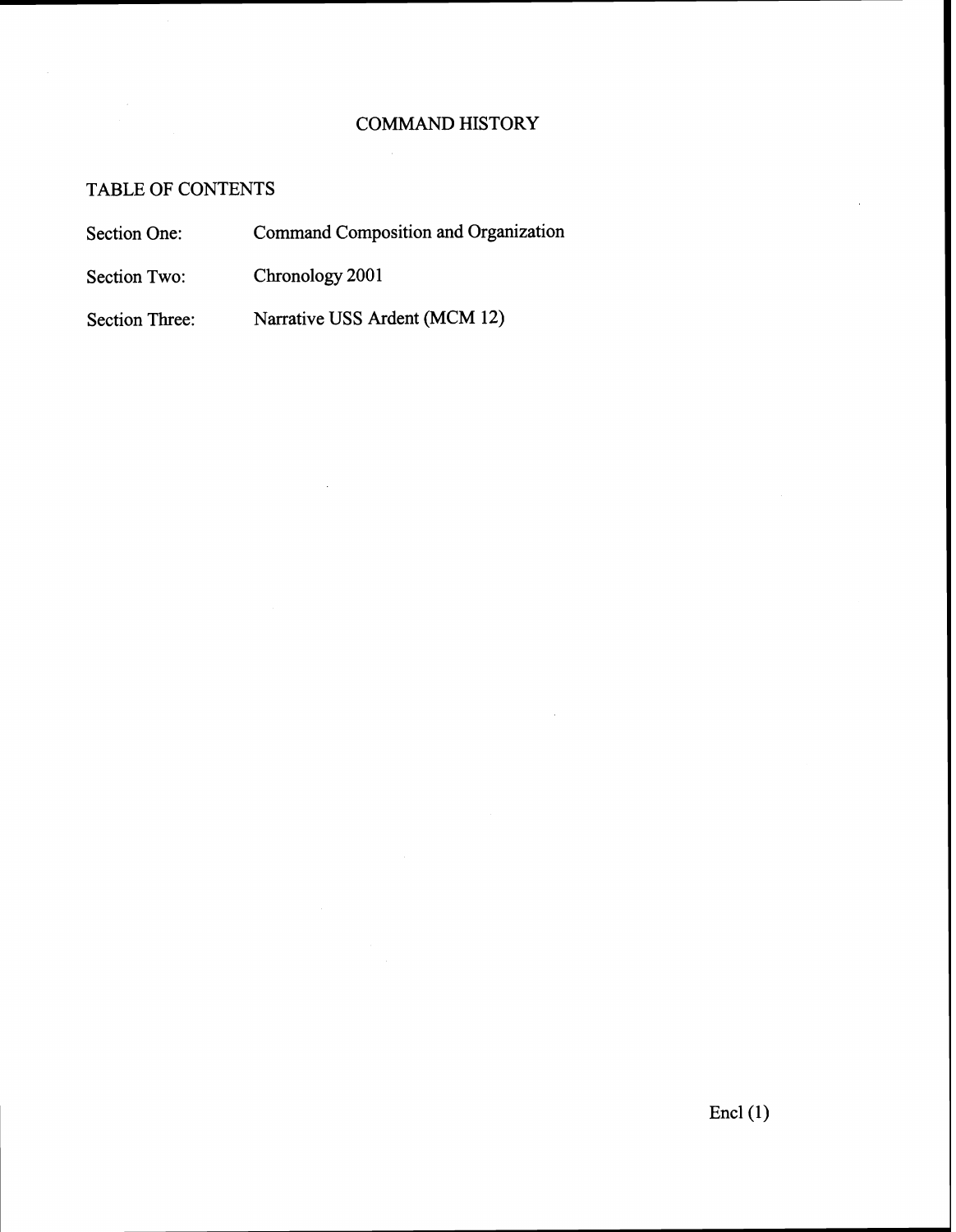### (Section One)

## USS Ardent (MCM 12), UIC 21900

### COMMAND STRUCTURE:

 $\sim 100$ 

Administrative ISIC: Commander, Mine Countermeasures Squadron, Three Operational ISIC: Commander, Mine Countermeasures Division, Three-One

#### MISSION STATEMENT:

**MISSION:** USS Ardent's primary mission as a member of COMINEWARCOM is to clear the bottom and water volume of mines in coastal and off-shore areas. While forward deployed to Commander Fifth Fleet, stationed in Manama, Bahrain, USS Ardent fulfills an important role in the long-standing objective to maintain the nation's mine countermeasure capability.

#### COMMAND CREW CHARACTERISTICS:

Ship's Crew/deployable unit consisting of:

- Officers 10 Officers
	- Commanding Officer Executive Officer - Operations Officer - CIC Officer -Engineering Officer - Damage Control Asst. - Supply Officer - First Lieutenant - Communications Officer-Electrical Officer-

## LCDR M. S. MANFREDI, USN LT K. L. Smith, USN LT , USNR  $LT\overline{JG}$ , USNR LT USN LTJG USNR

| <b>ENS</b>  | <b>SC, USNR</b> |             |
|-------------|-----------------|-------------|
| <b>LTJG</b> | <b>USNR</b>     |             |
| ENS.        | <b>USNR</b>     |             |
| LTJG.       |                 | <b>USNR</b> |

Crew - **83** Enlisted

## HOMEPORT:

Manama, Bahrain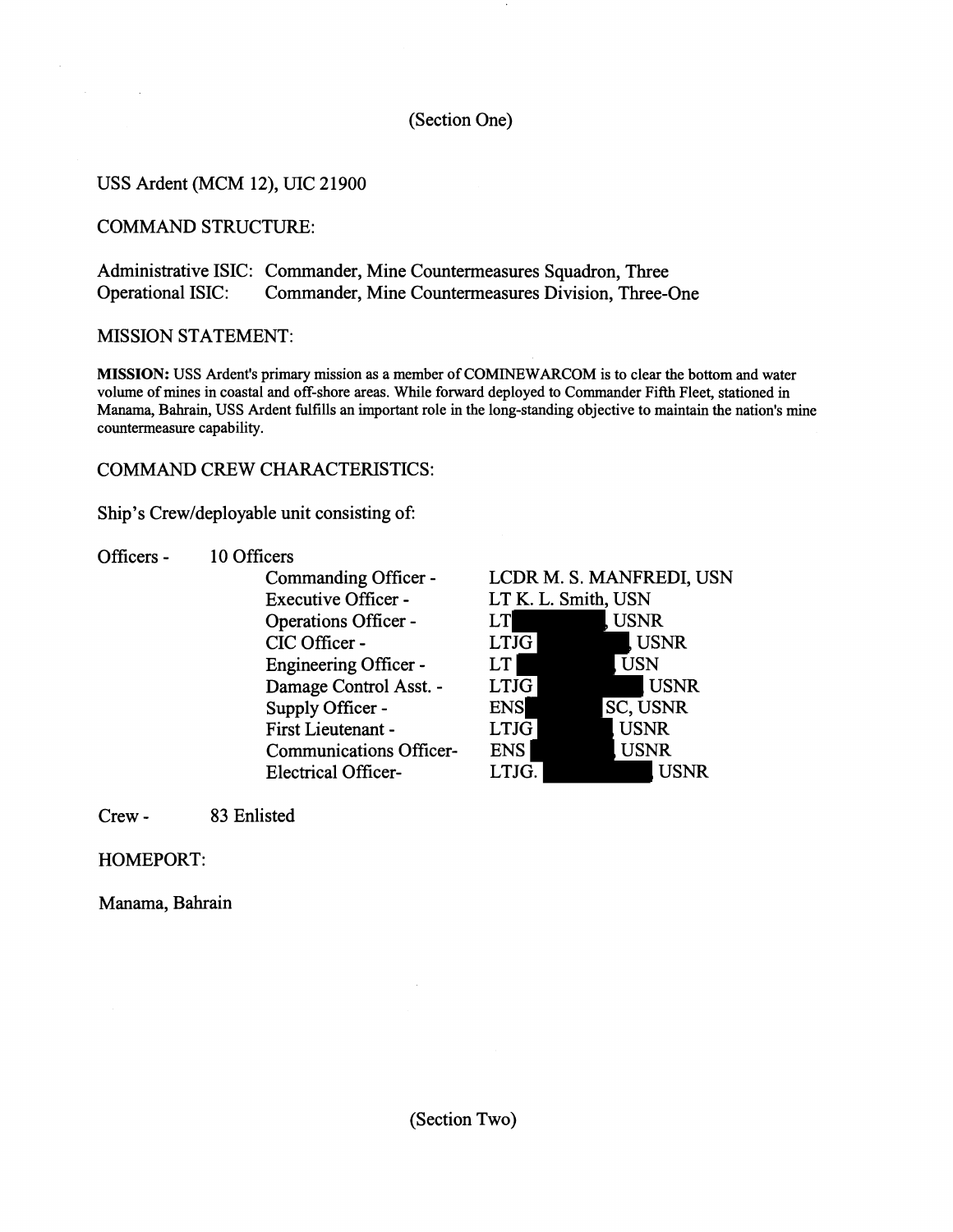CHRONOLOGY 2001:

| $1 - 6$ January 2001:         | Conducted holiday stand down.                                                                                               |
|-------------------------------|-----------------------------------------------------------------------------------------------------------------------------|
| $7 - 11$ January 2001:        | Underway for Mine Warfare (MIW) training.                                                                                   |
| 14 January - 1 February 2001: | Engineering Training Group (ETG) Ingleside conducted<br>training onboard.                                                   |
| $23 - 25$ January 2001:       | Underway for ETG training.                                                                                                  |
| $30 - 31$ January 2001:       | Underway for ETG training.                                                                                                  |
| $4 - 8$ February 2001:        | Underway for MIW training.                                                                                                  |
| $9 - 22$ February 2001:       | Conducted a Restricted Maintenance Availability (RAV)<br>inport Manama, Bahrain.                                            |
| $20 - 21$ February 2001:      | Industrial Hygiene Inspectors conducted survey onboard.                                                                     |
| 25 February - 8 April 2001:   | Served as Radar Navigation (RADNAV) host ship for<br>MIW assets assigned to Mine Countermeasures Division 31<br>(MCMDIV31). |
| 1 March 2001:                 | General Shelton, Chairman Joint Chiefs of Staff, visited<br>ARDENT.                                                         |
| 4 March 2001:                 | Had Safety Survey conducted.                                                                                                |
| $6 - 8$ March 2001:           | Completed RADNAV certification.                                                                                             |
| $11 - 14$ March 2001:         | Underway for MIW training.                                                                                                  |
| 21 March 2001:                | Completed Main Space Fire Drill (MSFD) certification.                                                                       |
| 24 March - 4 April 2001:      | Participated in exercise ARABIAN GAUNTLET 2001.                                                                             |
| $27$ March $-3$ April 2001:   | Underway for ARABIAN GAUNTLET.                                                                                              |
| $5 - 8$ April 2001:           | Performed Change of Command turn-over.                                                                                      |
| 8 April 2001:                 | Underway for Change of Command turn-over.                                                                                   |
| 11 April 2001:                | LCDR Mark S. Manfredi, USN, relieved CDR Rodelio<br>Laco, USNR, as Commanding Officer, USS Ardent.                          |
| 12 April 2001:                | Underway for Commanding Officer's training.                                                                                 |
| $14 - 24$ April 2001:         | Participated in exercise NEON FALCON 2001.                                                                                  |

 $\epsilon$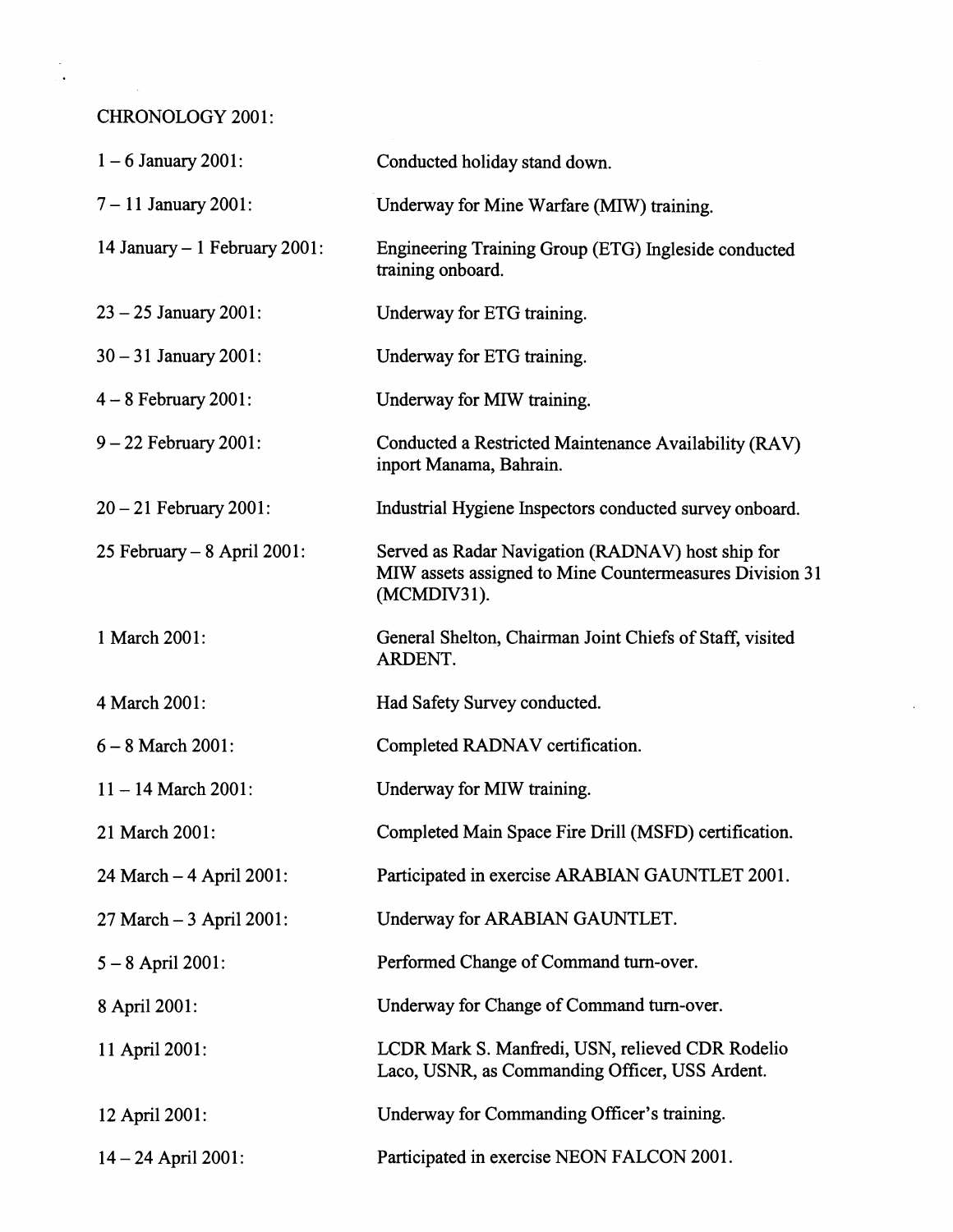| $19 - 20$ April 2001:     | Underway for NEON FALCON.                                                                                             |
|---------------------------|-----------------------------------------------------------------------------------------------------------------------|
| 22 April 2001:            | <b>Completed Communications Readiness Certification</b><br>$(CRC)$ .                                                  |
| 25 April - 3 May 2001:    | Underway for MIW sweep training.                                                                                      |
| $26 - 28$ April 2001:     | Conducted PMS on Magtail and TB26/27.                                                                                 |
| $13 - 21$ May 2001:       | Underway for engineering training                                                                                     |
| $21 - 24$ May 2001:       | Commenced AIT and SEMAT visits.                                                                                       |
| $22 - 23$ May 2001:       | Completed CMS A & A team visit.                                                                                       |
| $27$ May $- 2$ June 2001: | Underway for emergency sortie.                                                                                        |
| $3 - 14$ June 2001:       | Conducted a RAV inport Manama, Bahrain.                                                                               |
| $3 - 21$ June 2001:       | Completed Alteration Installation Team (AIT) and Systems<br>and Equipment Material Assessment Team (SEMAT)<br>visits. |
| 22 June $-1$ July 2001:   | Underway for emergency sortie.                                                                                        |
| $4 - 9$ July 2001:        | Underway for emergency sortie.                                                                                        |
| $15 - 17$ July 2001:      | Underway positioning mine shapes for MCMDIV31 Group<br>Sail.                                                          |
| 29 July - 1 August 2001:  | Completed change-out of both mine neutralization vehicles.                                                            |
| 29 July $-9$ August 2001: | ETG Ingleside conducted training onboard.                                                                             |
| 2 August 2001:            | Completed ISIC Navigation Check Ride.                                                                                 |
| $12 - 19$ August 2001:    | Underway for MCMDIV31 Group Sail.                                                                                     |
| $20 - 25$ August 2001:    | ATG Ingleside conducted SAR training onboard.                                                                         |
| 26 August 2001:           | Conducted ammo offload in preparation for Planned<br>Maintenance Availability (PMA).                                  |
| $26 - 30$ August 2001:    | Completed Electronic Key Management System<br>installation.                                                           |
| 30 August 2001:           | Completed Search and Rescue (SAR) Certification.                                                                      |

 $\mathcal{L}(\mathcal{L}^{\text{max}})$  and  $\mathcal{L}^{\text{max}}$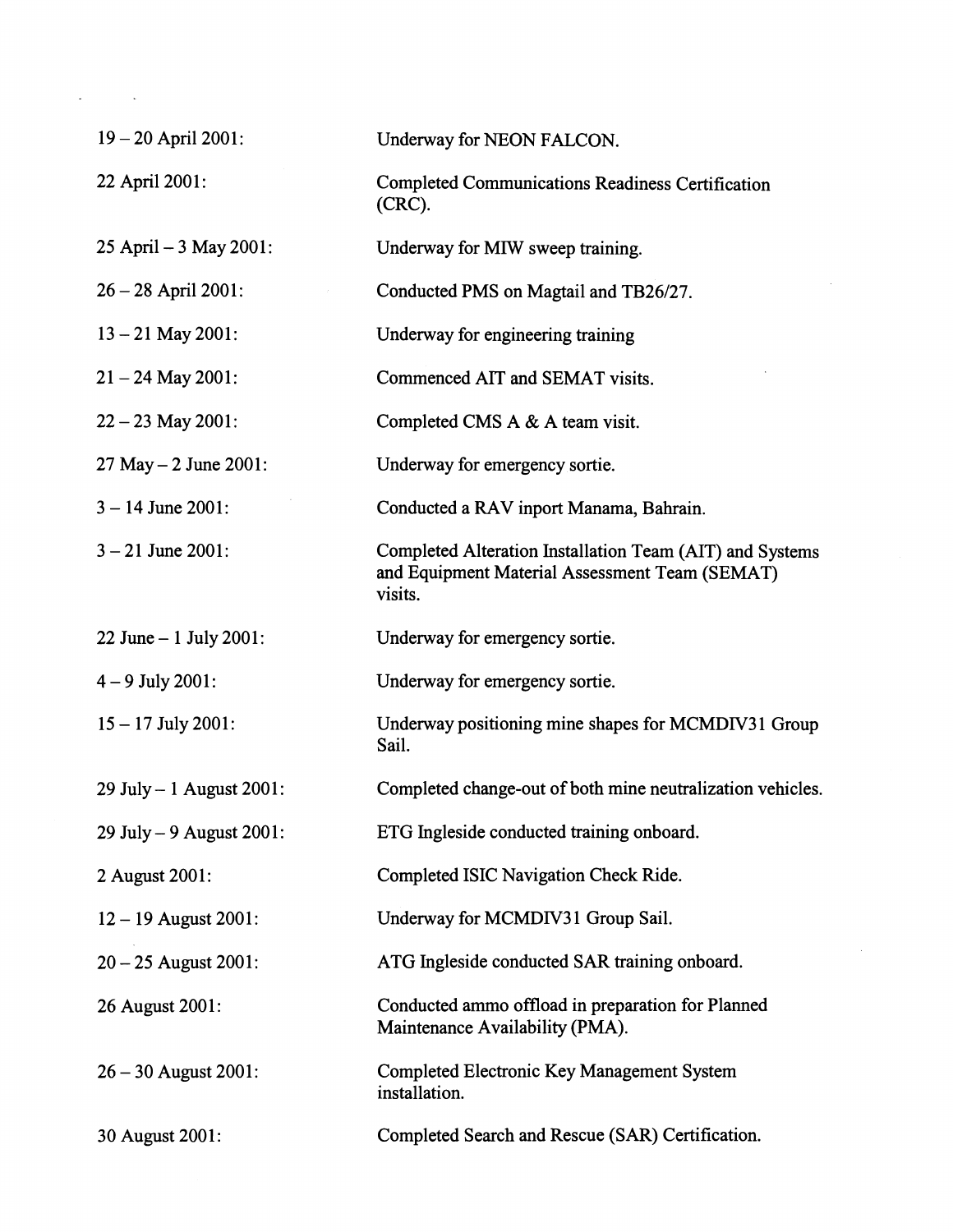| $2 - 5$ September 2001:         | Completed Supply Management Assist (SMA).                                               |
|---------------------------------|-----------------------------------------------------------------------------------------|
| 6 September – 10 December 2001: | Conducted PMA inport Manama, Bahrain.                                                   |
| $9 - 10$ September 2001:        | Conducted hull cleaning inport Manama, Bahrain.                                         |
| $9 - 11$ September 2001:        | ATG Ingleside conducted 3M Assist visit onboard.                                        |
| 23 September – 10 October 2001: | Participated in AN/SQQ-32 ATOPS training onboard USS<br>Dextrous.                       |
| $10 - 25$ October 2001:         | Completed SISCAL team visit.                                                            |
| 24 October – 8 November 2001:   | Conducted Diesel Engine Inspection (DEI) on 1A Ship<br>Service Diesel Generator (SSDG). |
| $4 - 15$ November 2001:         | Completed KLEIN 5000 Side Scan Sonar installation.                                      |
| 7 November 2001:                | Completed CMS inspection.                                                               |
| $12 - 26$ November 2001:        | Conducted DEI on 2A Main Propulsion Diesel Engine<br>(MPDE).                            |
| 25 - 29 November 2001:          | Completed 5K Hz computer installation.                                                  |
| 3-5 December 2001:              | Completed Light Off Assessment (LOA).                                                   |
| 6 December 2001:                | Completed Dock Trials and Fast Cruise.                                                  |
| $6 - 8$ December 2001:          | Completed Supply Management Inspection (SMI).                                           |
| 10 December 2001:               | Underway for Sea Trials.                                                                |
| $14 - 31$ December 2001:        | Conducted holiday stand down.                                                           |
|                                 |                                                                                         |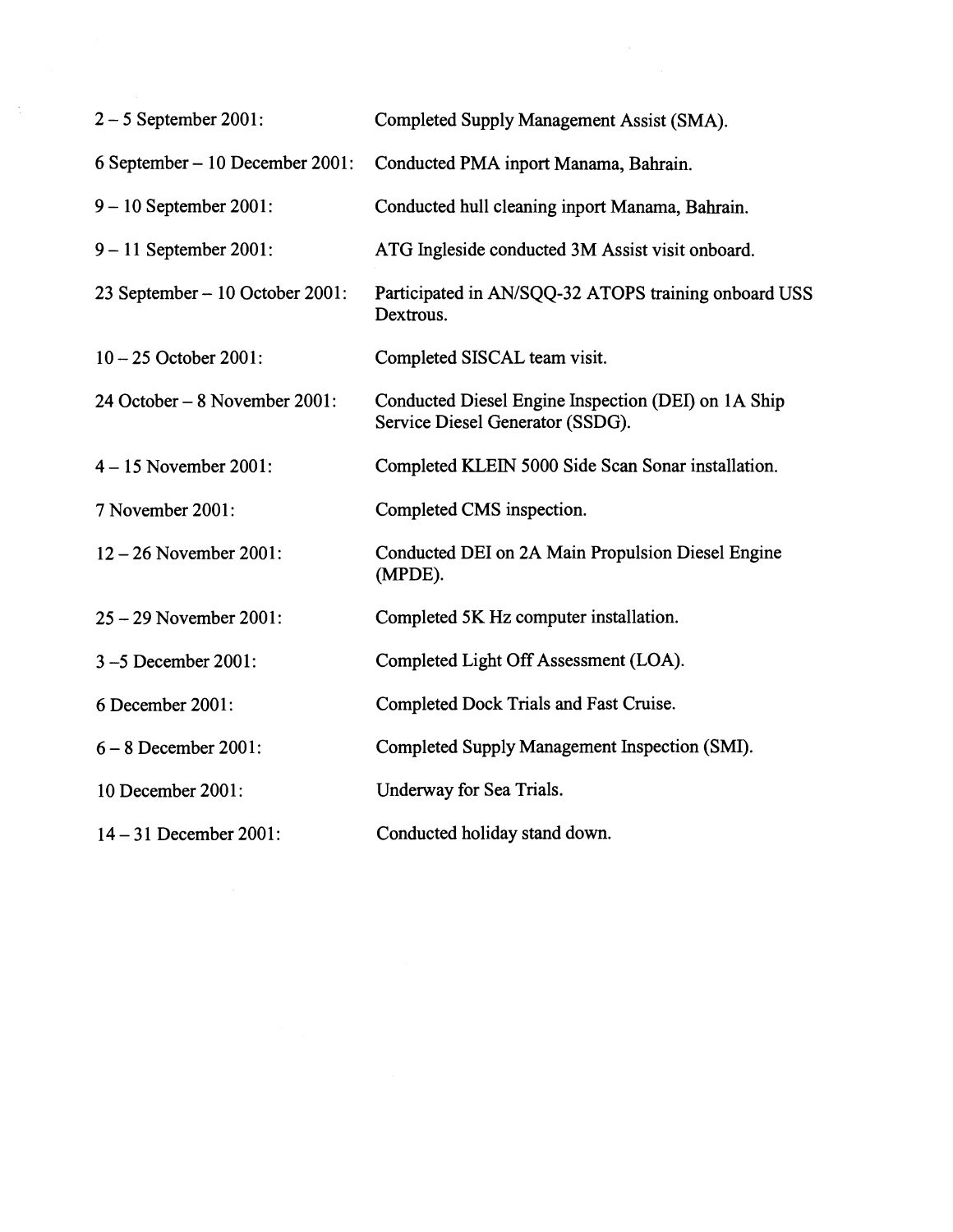#### (Section Three)

#### COMMAND HISTORY NARRATIVE

 $7 - 11$  January. Conducted a five day underway period to maintain proficiency in the Mine Warfare area after a 24-day holiday stand down period.

14 January - 1 February. ETG Ingleside conducted a three week training visit to help ARDENT prepare for her upcoming Main Space Fire Drill (MSFD) Certification in March. During this time, ARDENT conducted two underway periods,  $23 - 25$  January and  $30 - 31$  January, focusing on Main Space Fire fighting and review of Engineering programs.

<sup>4</sup>- 8 February. Conducted a five day underway period for MIW proficiency and continued preparations for the MSFD Certification.

 $9 - 22$  February. Entered a two week RAV to repair items that were degraded or that failed during the previous underway periods in order to provide a safe training environment for the upcoming MSFD Certification.

25 February - 8 March. ARDENT served as the host ship for ATG Ingleside's Radar Navigation Team trainer for all four MIW ships home ported in Bahrain.

 $11 - 14$  March. Conducted a four day underway for Engineering and fire party training in preparation for MSFD Certification.

21 March. Successfully completed MSFD Certification.

27 March - **3** April. Participated with six other navies in exercise ARABIAN GAUNTLET 2001. ARDENT had an eight-man French Explosive Ordnance Disposal (EOD) Unit embarked. ARDENT located and prosecuted 5 of the 21 mine shapes seeded utilizing the French EOD Unit.

11 April. LCDR Mark S. Manfredi, USN, relieved CDR Rodelio Laco, USNR, as Commanding Officer, USS Ardent.

<sup>14</sup>- 24 April. During the bilateral exercise, NEON FALCON 2001, ARDENT demonstrated the ability to combat a simulated chemical and biological attack. ARDENT performed her role as CBR attack early warning platform exceptionally well in the simulated threat environment with U. S. ARMY and BAHRAINI forces.

22 April. Scored 93% on Communications Readiness Certification.

25 April - 3 May. Underway conducting maintenance and training with her mine sweep gear. Maintenance was performed on the magtail and acoustic devices (TB 26 and 27).

 $13 - 21$  May. Underway conducting engineering proficiency training.

27 May - 2 June. Force Protection Emergency Sortie

**3** - 14 June. Entered a scheduled maintenance period.